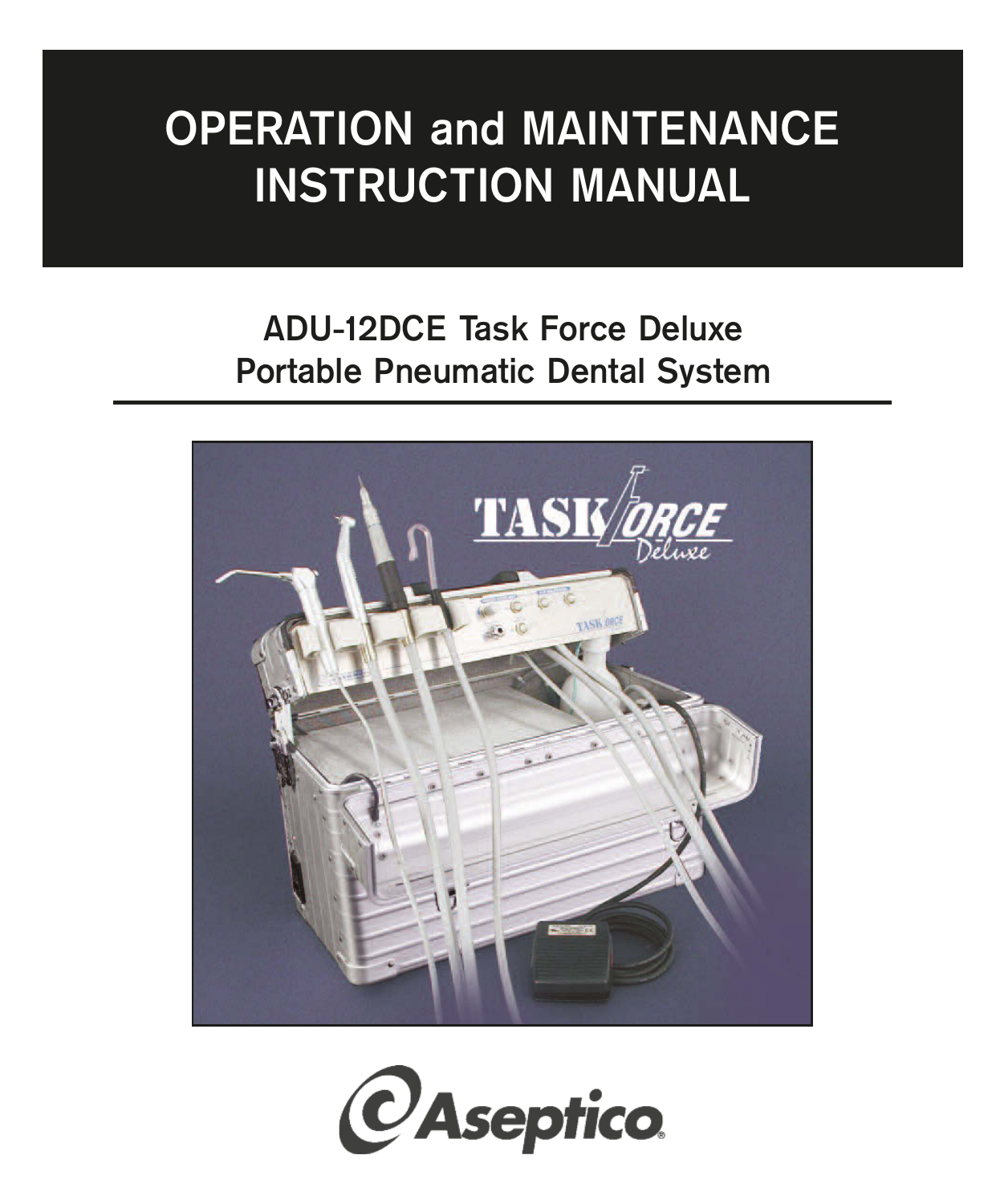# TABLE OF CONTENTS:

| Package Contents      |
|-----------------------|
|                       |
| Setting Up the Unit 1 |
|                       |
| Maintenance 5         |
| Warranty Back Cover   |

# SPECIFICATIONS:

| Size:           | $12.5" \times 17.5" \times 7.5"$                                                                    |
|-----------------|-----------------------------------------------------------------------------------------------------|
|                 | (32 cm x 44 cm x 19 cm)                                                                             |
| Weight:         | 31 lbs (14.1 kg)                                                                                    |
| Power Source:   | 115 VAC, 60 Hz or<br>230 VAC, 50 Hz                                                                 |
| Current Rating: | 6.3A at 115 VAC or<br>4A at 230 VAC                                                                 |
| Fuse:           | 115V Operation: 6.3A, 125V<br>Medium Time Delay<br>230V Operation: 4A, 250V Slo-<br><b>Blo Type</b> |
| Air Source:     | $1/2$ H.P. Oil-Free<br>Compressor/Vacuum Pump                                                       |
|                 | Water Supply Tank: 1000 mL (1.06 Quart)                                                             |
| Waste Tank:     | 946 mL (1 Quart)                                                                                    |
| Vacuum:         | 1.35 CFM @ 4.0 In. Hg.                                                                              |

Environmental Conditions:

Intended for indoor use in an office environment of 10°C - 40°C, 10% - 90% humidity, non-condensing.

# PACKAGE CONTENTS

- ADU-12DCE System Case/Control Box
- Highspeed and Lowspeed Handpiece Controls
- TA-90D 3-Way Air/Water Syringe with Tip
- Water Supply Tank (PN 730471)
- 730068-08 Waste Container
- **Electric Foot Switch**
- Saliva Ejector Vacuum System
- Remote AC Power Cord (PN 840008)
- AA-12CSB Case Stand-Off Bracket
- Two (2) Extra Fuses Each for 115V (PN 830146) & 230V (PN 830147)
- Shoulder Strap
- **Manual (PN 420554)**



P.O. Box 1548 • Woodinville, WA 98072 8333 216<sup>th</sup> Street S.E. • Woodinville, WA 98072 International (425) 487-3157 • Toll Free (800) 426-5913 www.aseptico.com • info@aseptico.com

| To prevent injury to people and damage to<br>property, please heed relevant warnings and<br>remarks. They are marked as follows: |                                                                                 |  |
|----------------------------------------------------------------------------------------------------------------------------------|---------------------------------------------------------------------------------|--|
|                                                                                                                                  | <b>WARNING:</b> Serious injury or death may result if<br>ignored.               |  |
|                                                                                                                                  | <b>CAUTION:</b> Damage to property or the<br>environment may result if ignored. |  |
| <b>NOTE:</b>                                                                                                                     | Important additional information<br>and hints.                                  |  |

### **WARNING:**

Device not suitable for use in the presence of flammable gasses or gasseous oxidizers.

WARNING: This device has been tested and found to comply with the emissions requirements of IEC 60601-1-2:2001-09. These requirements provide reasonable protection against harmful electromagnetic interference in a typical medical installation. However, high levels of radio-frequency (RF) emissions from electrical devices, such as cellular phones, may disrupt the performance of this device. To mitigate disruptive electromagnetic interference, position this device away from RF transmitters and other sources of electromagnetic energy.

### #TA-1 TA-1 Syringe Tip #AA-12A Handpiece Holder Extension Arm #AA-12CSB Case Stand-Off Bracket #AA-12HVE HVE Tip Adapter #AA-26SS Stainless Steel Dry Oral Cup Available Accessories: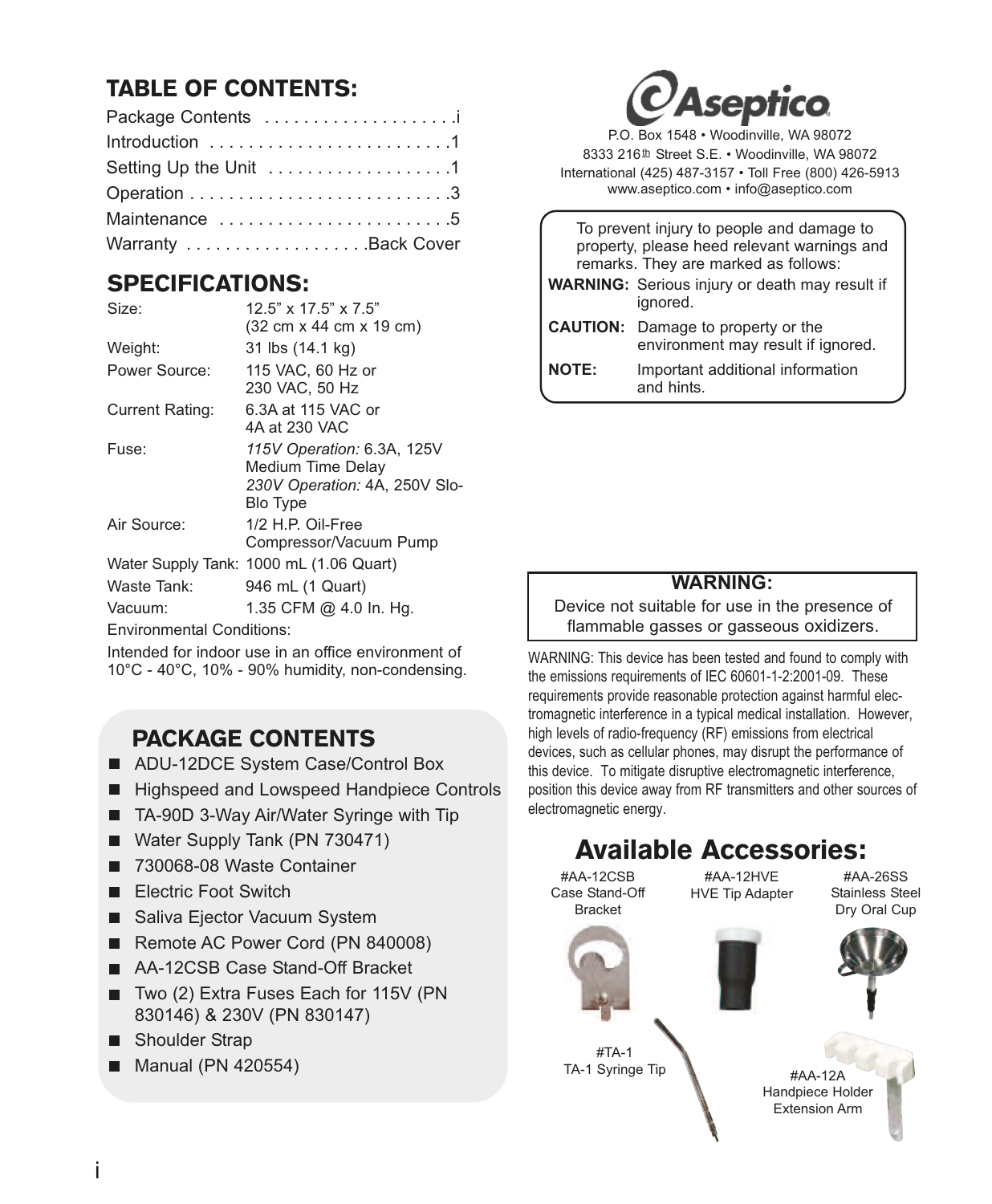Your new Aseptico ADU-12DCE Task Force Deluxe delivery system is one of the finest portable pneumatic units available to the dental profession.

The self-contained ADU-12DCE is designed for portable field use. The system features a three-way air/water syringe, highspeed and lowspeed handpiece controls, and saliva ejector vacuum. A pressurized water tank supplies water for handpiece coolant and syringe. The Task Force Deluxe is powered by a switchable dual voltage oilless air compressor.

*Congratulations!*

This system is engineered to provide many years of reliable service. Please read the instructions provided in this manual to receive the best and longest service from your Aseptico equipment.

Separate manuals may be provided to cover the operation and maintenance of handpieces or other accessories for your unit.

### SETTING UP THE UNIT:

- 1. Place the ADU-12DCE Task Force Deluxe in an upright position (the carrying handle at the top) on a flat, stable surface.
- 2. Unlatch and open the case. Install AA-12CSB Bracket to hold up case lid. *(Figure 1)*
- 3. Verify that the voltage selector insert is configured properly by checking the voltage indicator on the voltage selector module *(Figure 2)*. The voltage module is located behind the sliding panel on the rear of the ADU-12DCE *(Figure 7, page 2)*. The voltage selector insert must be installed in the "120" position for 110V-120V 60Hz operation or in the "240" position for 220V-250V 50Hz operation.

#### **WARNING:** ALWAYS DISCONNECT POWER TO THE SYSTEM BEFORE OPENING VOLTAGE SELECTOR MODULE

To switch the voltage configuration, disconnect power cord and insert a small flat screwdriver under the locking tab in the front of module. Gently depress tab until the fuse housing releases *(Figure 3, page 2)*. Carefully remove fuse housing to reveal voltage selector insert *(Figure 4).* Pull insert out of housing, turn it around and reinsert into housing with proper voltage indicator facing out *(See Figure 5, page 2)*.



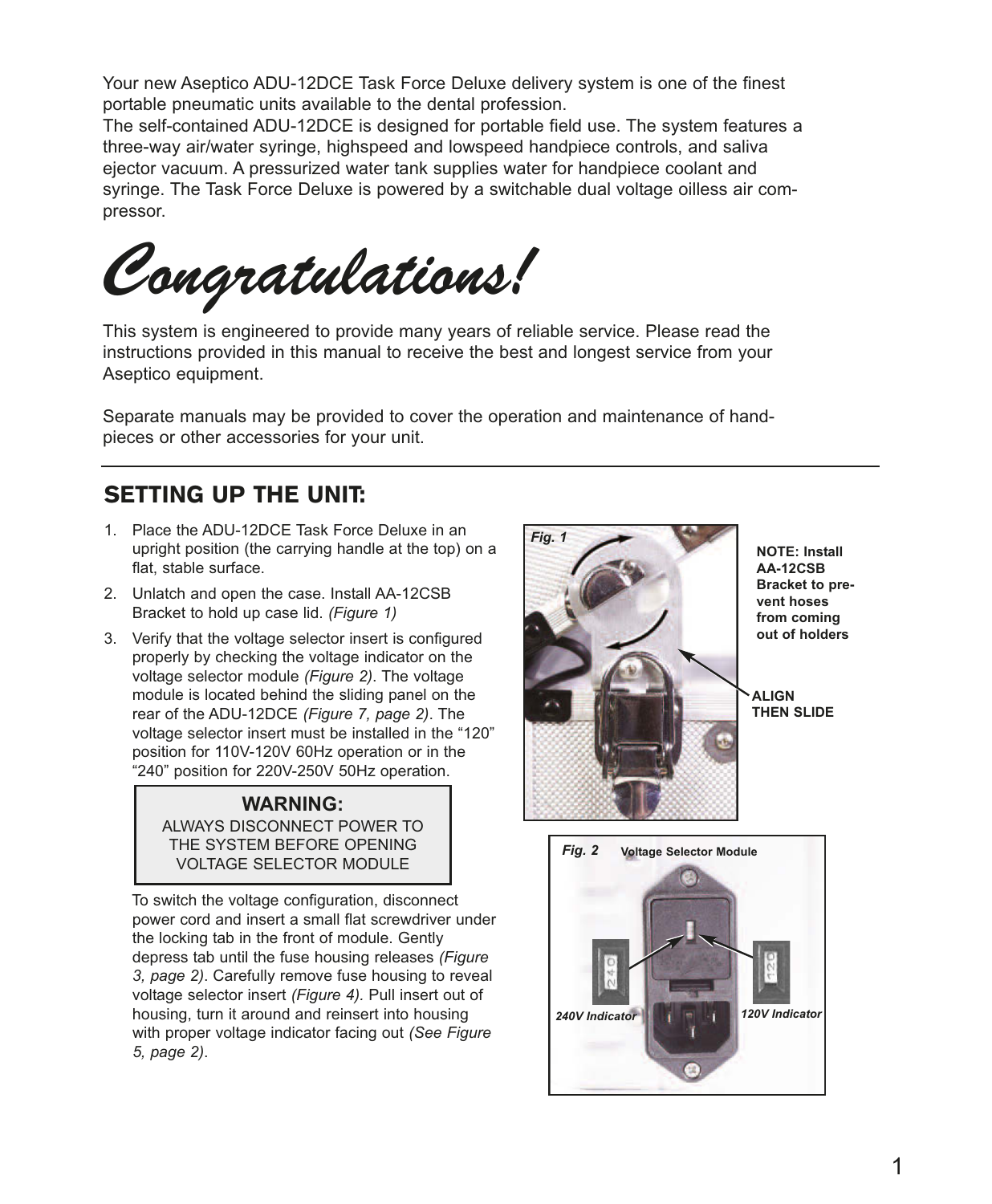# SETTING UP THE UNIT..Cont'd

**IMPORTANT: For 110V-120V use, check that the fuse in use is a 6.3A medium time delay; for 220V-250V use, check that the fuse is a 4A Slo-Blo type. User may have to change fuses before use.**

For 220V-250V use, confirm that the power cord is correct for the country of usage and carries the proper certifications.



Carefully reinstall fuses into fuse holder and slide holder back into selector module *(Figure 6)*. Apply pressure until locking tab snaps back into position, producing a distinct clicking sound.









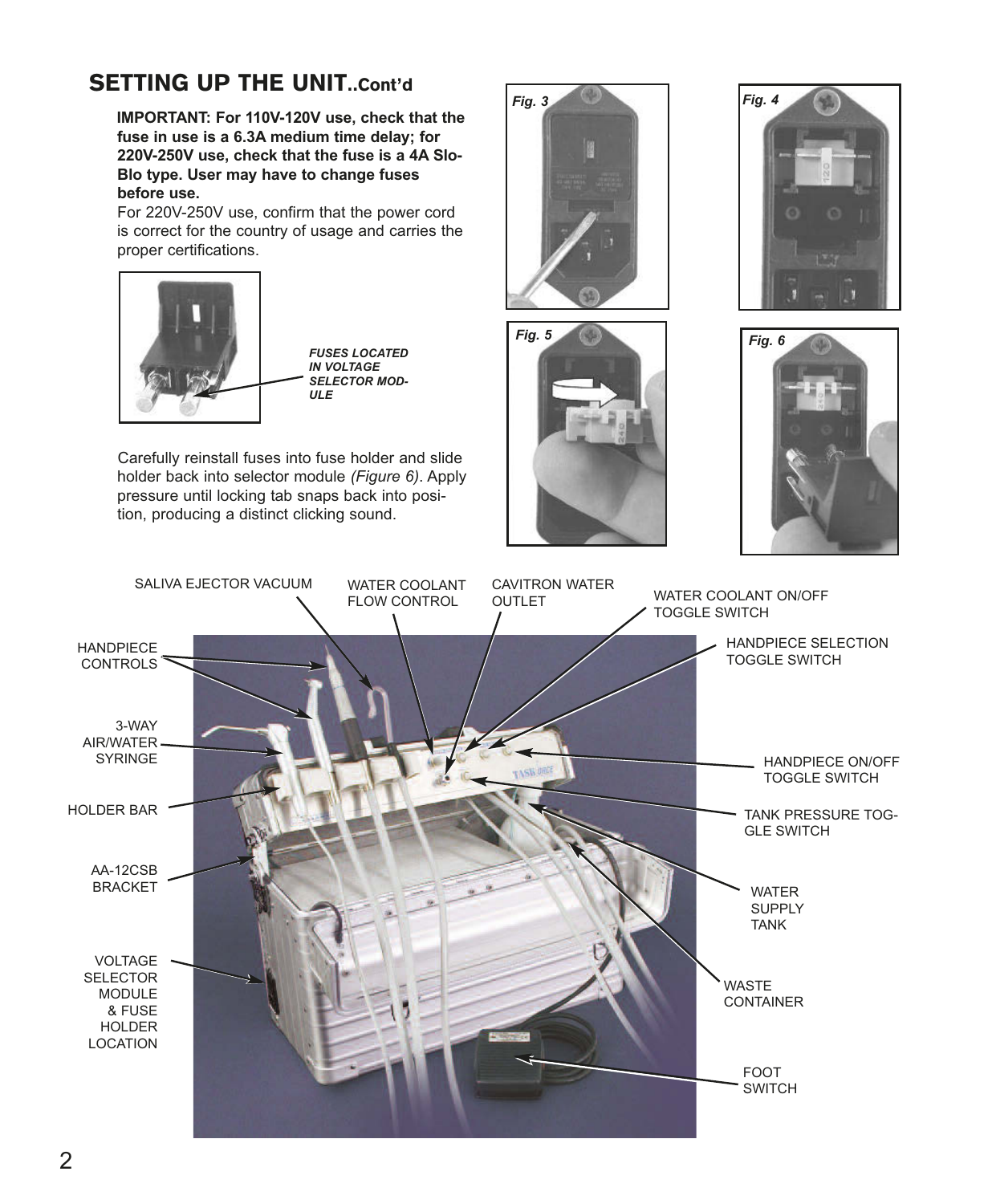# SETTING UP THE UNIT. Cont'd.

- 4. Place the syringe, highspeed handpiece and lowspeed handpiece in their proper holders on the holder bar.
- 5. Place the foot switch on the floor.
- 6. Remove the cap from the white plastic water supply tank and fill with clean water. Reinstall the cap and place water supply tank into retainer strap inside Task Force Deluxe case.
- 7. Attach the saliva ejector hose onto the top of the waste container by pushing in and rotating 1/4 turn *(Figure 8)*. Verify that the vacuum line and waste container are properly installed. Hang the saliva ejector hose in its holder on the holder bar.

*TO INSTALL SALIVA EJECTOR HOSE, TURN CONNECTOR 1/4 TURN CLOCKWISE*



*VACUUM LINE WITH QUICK DISCONNECT*

### OPERATION:

#### **FOOT SWITCH**

All Task Force Deluxe system components are activated by the on/off foot switch. The foot switch enables the operation of the handpieces, saliva ejector and the 3-way air/water syringe.

### **CAUTION:**

Releasing and depressing the foot switch within two seconds may cause the compressor/ vacuum pump to stall and blow the fuses when the handpiece on/off toggle switch is in the 'OFF' position. To prevent this, wait two or more seconds after releasing footswitch before depressing it again.

#### **COMPRESSED AIR SUPPLY**

The ADU-12DCE contains a 1/2 HP compressor/ vacuum pump that powers all functions. The compressed air supply and vacuum are available only when the foot switch is depressed.

#### **THREE-WAY AIR/WATER SYRINGE**

The ADU-12DCE Task Force Deluxe features a TA-90D three-way air/water syringe with quick change autoclavable tips. To remove a tip, press on the locking collar surrounding the tip socket and pull the used tip straight out of the socket (see Fig. 9). To insert a new tip, press locking collar and push tip into socket as far as it will go. Release collar and gently tug on tip before using to ensure that tip is securely locked into socket.

#### **Syringe Tip Sterilization:**

- **1)** Remove contaminated syringe tip.
- **2)** Remove all visible signs of contamination before autoclaving.
- **3)** Autoclave tip at 132° C (270° F) for ten minutes.
- **4)** Sterilize between each patient use.

**NOTE**: Since only the tips can be autoclaved, it is recommended that the Air/Water Syringe be bagged with a disposable, single-use plastic sleeve between each patient use.



# $\wedge$  note

Avoid damage to the syringe by removing the tip when closing the ADU-12DCE case for transportation.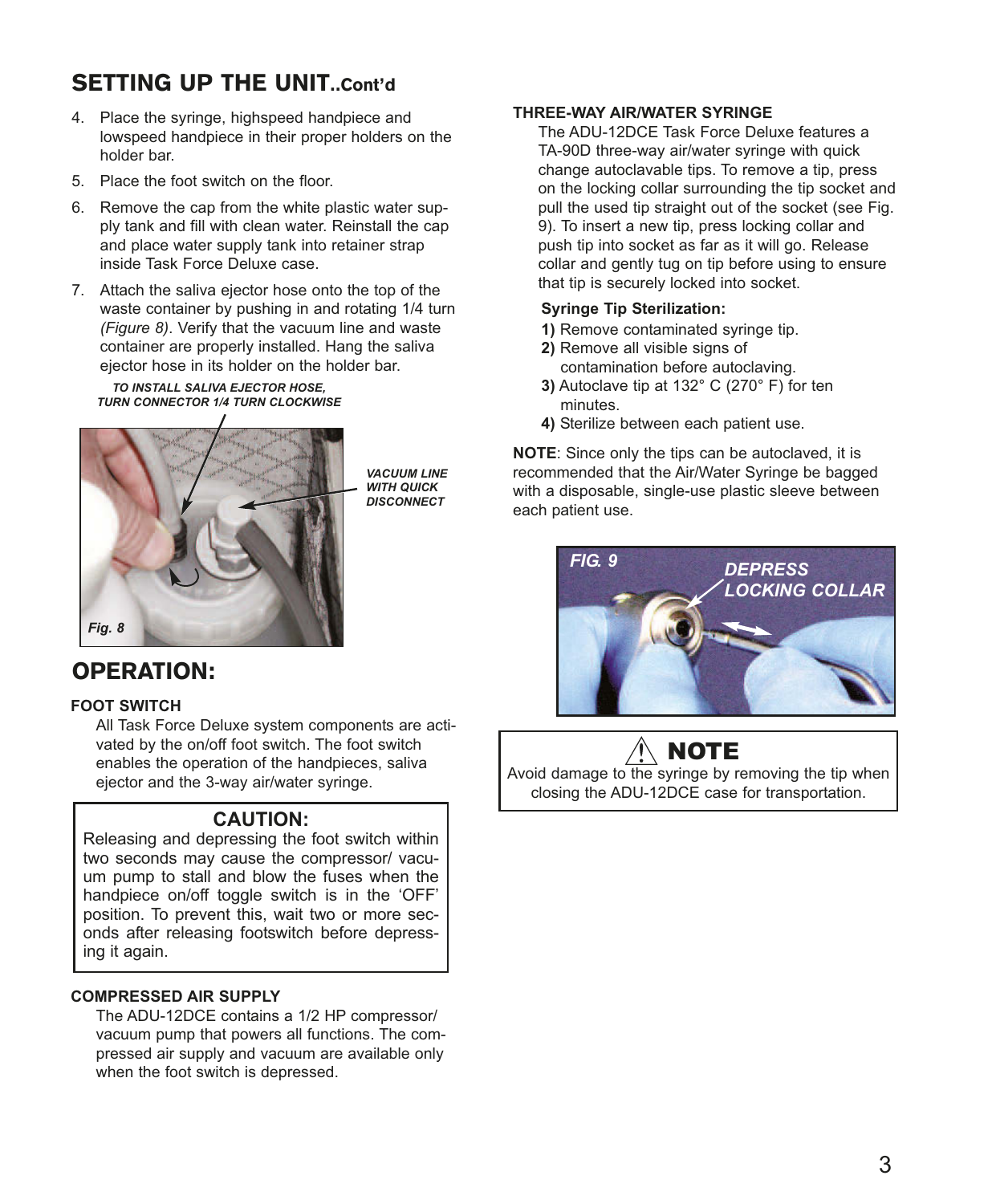

#### **HANDPIECE CONTROLS**

The Aseptico ADU-12DCE includes a manual handpiece control system. The system includes one highspeed control with water coolant and one lowspeed control. The handpiece selection switch allows the user to select highspeed or lowspeed operation, and the handpiece on/off toggle switch turns the selected handpiece on or off.

#### **TANK PRESSURE TOGGLE SWITCH**

Turns the pressure to the water supply tank on or off. Turn switch off before removing water supply tank.

#### **WATER COOLANT ON/OFF TOGGLE SWITCH**

Turns water coolant to highspeed handpiece on or off.

#### **WATER COOLANT FLOW CONTROL**

Adjusts the flow of water coolant to the highspeed handpiece control from off to full spray when the water coolant on/off toggle switch is in the "ON" position.

#### **CAVITRON WATER OUTLET**

Provides water via standard 1/4" quick disconnect to independent Cavitron or scaler units requiring a water supply.

#### **PRESSURIZED WATER SUPPLY SYSTEM**

The Aseptico ADU-12DCE incorporates a self contained pressurized water system. This consists of a 1000 mL white plastic tank dispensing water through the 3-way syringe and highspeed handpiece control. Before removing the tank for refilling, it must be depressurized. Turn off the tank

pressure toggle switch to release pressure in the water system. Then unscrew the cap from tank and fill tank with water. Screw cap back onto tank. Sterilization of tank is recommended between patient use.



#### **SALIVA EJECTOR VACUUM SYSTEM**

The Saliva Eiector is powered by the compressor/vacuum pump and is a self contained oral evacuation system. It is supplied with a plastic waste container and a saliva ejector hose.

To operate, attach the saliva ejector hose to the top of the waste container and insert a standard saliva ejector tip. To activate the saliva ejector, depress the foot switch.

Waste from the vacuum system will collect in the clear plastic waste container. When the waste container is over 1/2 full, it must be emptied to prevent a back-up in the system. After each use, the vacuum system should be cleaned by running clean water or vacuum system cleanser through the saliva ejector hose and by thoroughly cleaning the waste container. **CAUTION**: Use only NON-foaming cleansers in the vaccum lines.Use a new saliva ejector tip for each patient.

#### **NOTE:**

The waste container has a ball float shutoff to prevent accidental overflow. If the waste container becomes full and the ball float activates, the vacuum motor may not restart, and could potentially blow the fuse. Immediately empty waste container to continue operation.

### **IMPORTANT NOTE:**

When running the ADU-12DCE unit at 230VAC 50Hz, expect approximately 17% less vacuum and pressure volume due to the slower turning of the compressor.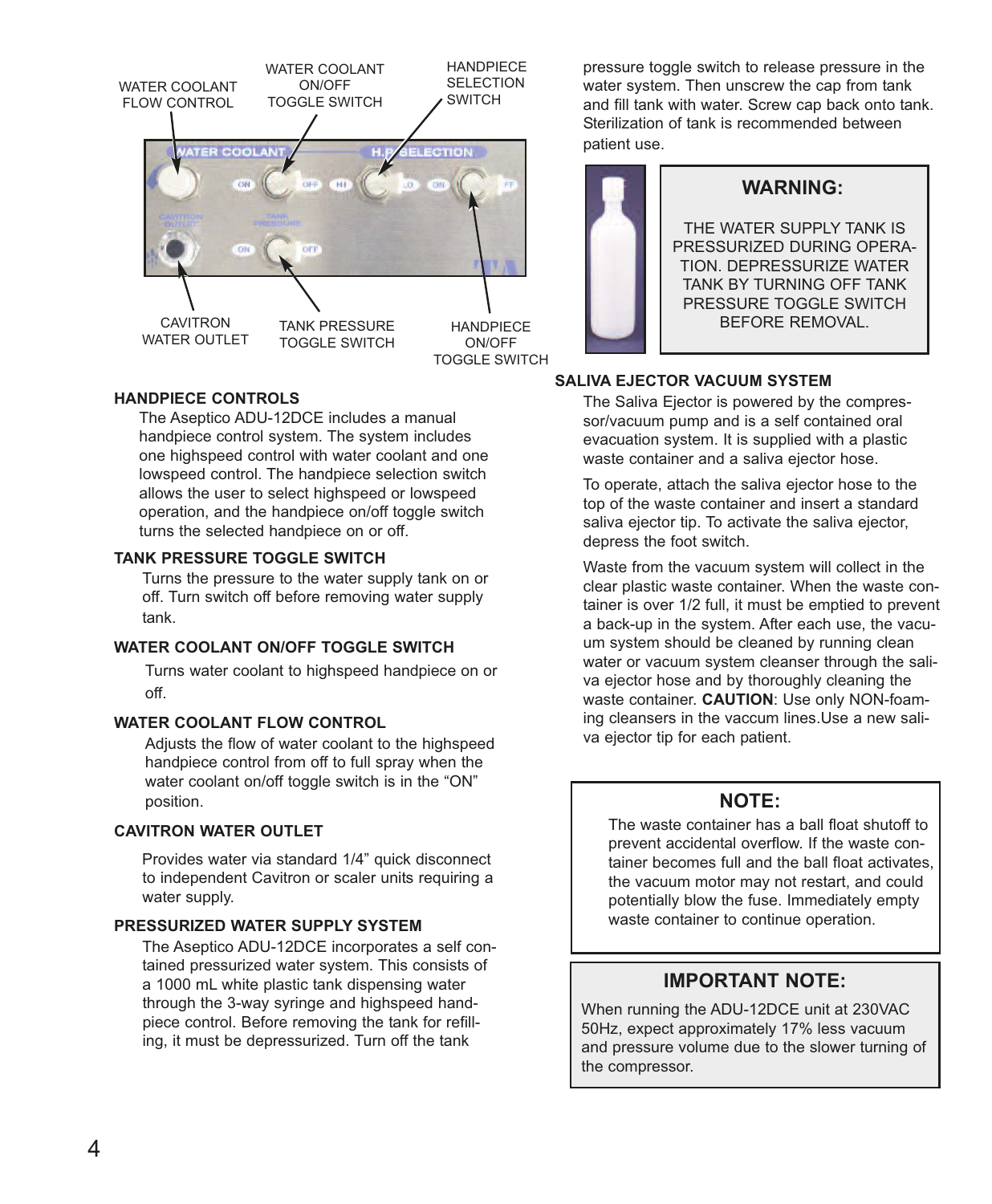# MAINTENANCE:

Because of its simple design, the Aseptico ADU-12DCE Task Force Deluxe requires very little maintenance. Any maintenance that is needed can be performed in minutes.

### **BLEEDING THE SYSTEM**

If the unit will not be used for an extended period of time, or the unit might be subjected to freezing conditions, you should bleed the system. Simply empty the contents of the water supply tank and install the cap back onto the tank. Operate the air/water syringe and highspeed handpiece with water coolant 'on' until just air comes through the water lines. Pack unit and store as normal.

### **HANDPIECE FLUSH**

Flush the handpieces for about 5 seconds after every patient, and about 20 seconds at the beginning of each day.

### **GENERAL CLEANING**

The external surfaces of the case should be cleaned using a soft cloth moistened with a mild detergent solution. Any external surfaces of the unit that are contacted during use should be wiped down with a soft cloth moistened with a disinfectant at the beginning of each day and between each patient use.

As described in the vacuum section, the saliva ejector vacuum system should be thoroughly cleaned after each use.

### **WATER LINES**

Disinfect the water lines weekly. Prepare a 1:10 bleach solution (1 part household bleach to 10 parts water). Remove water reservoir and discard residual water. Replace empty water supply tank and air purge all waterlines. Fill water supply tank with bleach solution. Run bleach solution through all lines. Allow bleach solution to stand in lines for 10 minutes. Remove water supply tank and discard bleach. Flush water supply tank and all lines thoroughly with clean water. Air purge and leave lines dry until next clinical use.

| Problem:                         | Correction:                                                                                                                                                                                                                                                                                                                                                                           |
|----------------------------------|---------------------------------------------------------------------------------------------------------------------------------------------------------------------------------------------------------------------------------------------------------------------------------------------------------------------------------------------------------------------------------------|
| Unit will not start              | Check console to power connection.<br>Depress foot switch for operation.<br>Check that voltage selector module is set for source voltage.<br>Check fuse. If blown, replace with 6.3A/125V medium time delay fuse for 110V-120V<br>operation, or a 4A/250V slo-blo fuse for 220V-250V operation.                                                                                       |
| Unit starts but blows fuse       | Check that voltage selector module is set for source voltage.<br>Check vacuum waste container. If full, immediately empty to continue operation.<br>Check vacuum hose assembly for blockage. NEVER install a vacuum valve with a<br>shut-off control.<br>Depressurize water supply tank by turning off tank pressure toggle switch.<br>Check that fuse is correct for source voltage. |
| No water pressure                | Check water supply tank for water level and verify that cap is tight.<br>Turn tank pressure toggle switch "ON".<br>Depress foot switch for 5+ sec. to pressurize supply tank.<br>Turn water coolant flow knob counterclockwise to open.                                                                                                                                               |
| Insufficient vacuum              | Check vacuum waste container. If full, immediately empty to continue operation.<br>Check vacuum hose assembly for blockage. NEVER install a vacuum valve with a<br>shut-off control.<br>Check that waste container lid is properly seated and tightly secured.                                                                                                                        |
| Insufficient handpiece operation | Check that handpiece ON/OFF toggle is "ON".<br>Check that handpiece "SELECT" toggle is set to desired handpiece.<br>Check that handpiece tubing is untangled and not crimped.<br>Check handpiece connection for missing gasket.                                                                                                                                                       |

# **TROUBLESHOOTING:**